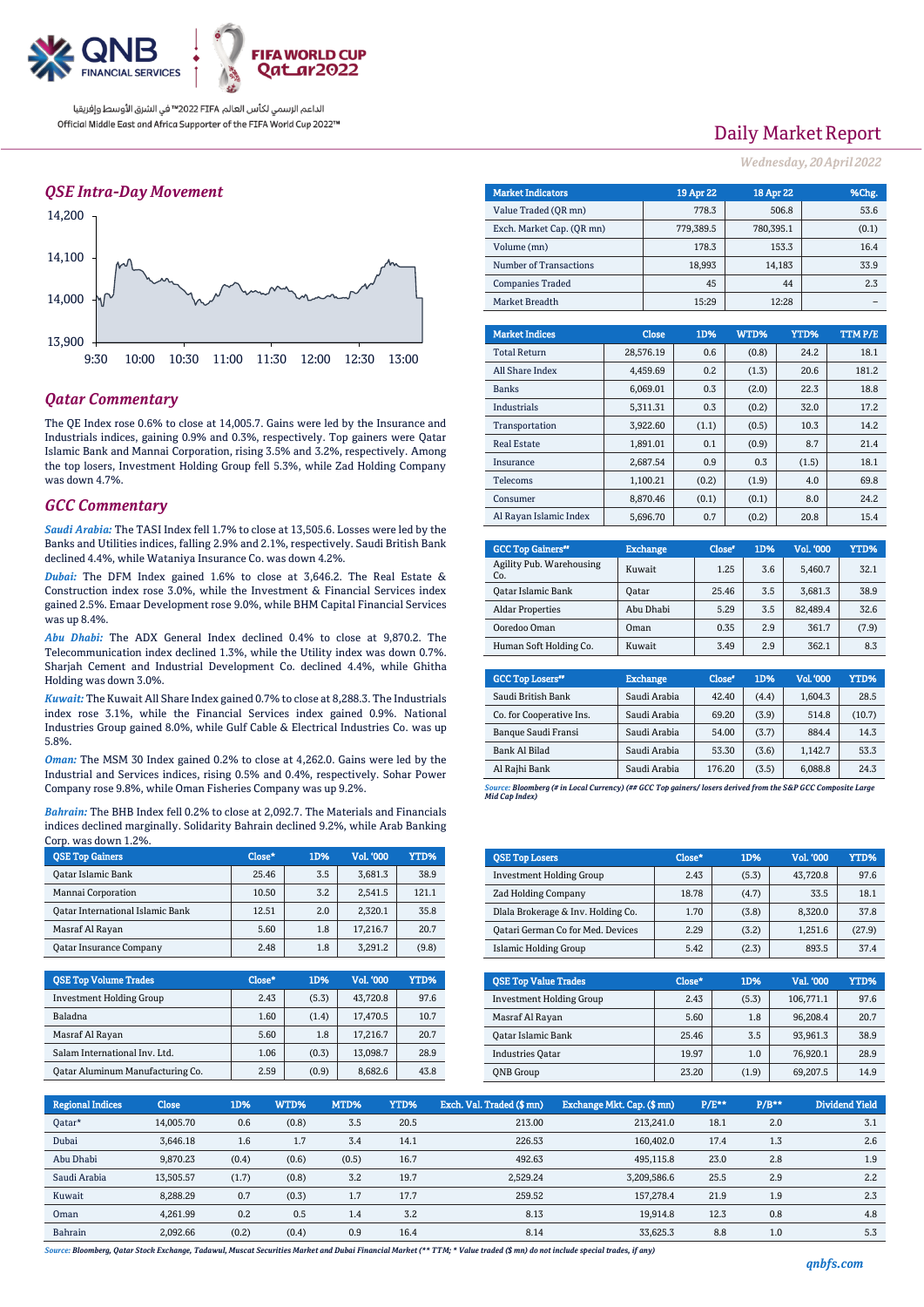

# Daily Market Report

### *Wednesday, 20April 2022*

#### *Qatar Market Commentary*

- The QE Index rose 0.6% to close at 14,005.7. The Insurance and Industrials indices led the gains. The index rose on the back of buying support from GCC and Foreign shareholders despite selling pressure from Qatari and Arab shareholders.
- Qatar Islamic Bank and Mannai Corporation were the top gainers, rising 3.5% and 3.2%, respectively. Among the top losers, Investment Holding Group fell 5.3%, while Zad Holding Company was down 4.7%.
- Volume of shares traded on Tuesday rose by 16.4% to 178.3mn from 153.3mn on Monday. However, as compared to the 30-day moving average of 280.9mn, volume for the day was 36.5% lower. Investment Holding Group and Baladna were the most active stocks, contributing 24.5% and 9.8% to the total volume, respectively.

| <b>Overall Activity</b>        | Buy %* | <b>Sell %*</b> | Net (OR)          |
|--------------------------------|--------|----------------|-------------------|
| Qatari Individuals             | 34.82% | 37.41%         | (20, 149, 369.0)  |
| <b>Oatari Institutions</b>     | 14.10% | 27.19%         | (101, 886, 273.6) |
| Oatari                         | 48.91% | 64.59%         | (122.035.642.5)   |
| <b>GCC</b> Individuals         | 0.56%  | 0.52%          | 263,944.9         |
| <b>GCC</b> Institutions        | 2.16%  | 1.76%          | 3,132,425.6       |
| GCC                            | 2.72%  | 2.28%          | 3,396,370.5       |
| Arab Individuals               | 10.35% | 10.87%         | (4,054,873.3)     |
| <b>Arab Institutions</b>       | 0.06%  | 0.00%          | 476,675.2         |
| Arab                           | 10.41% | 10.87%         | (3,578,198.0)     |
| <b>Foreigners Individuals</b>  | 2.45%  | 2.77%          | (2,555,028.6)     |
| <b>Foreigners Institutions</b> | 35.52% | 19.48%         | 124,772,498.6     |
| <b>Foreigners</b>              | 37.96% | 22.26%         | 122,217,470.0     |

*Source: Qatar Stock Exchange (\*as a % of traded value)*

## *Ratings, Earnings Releases, Global Economic Data and Earnings Calendar*

| <b>Ratings Updates</b> |  |
|------------------------|--|
|------------------------|--|

| Company                                 | Agency | <b>Market</b> | Type*         | <b>Old Rating</b> | <b>New Rating</b>    | <b>Rating Change</b> | Outlook | <b>Outlook Change</b> |
|-----------------------------------------|--------|---------------|---------------|-------------------|----------------------|----------------------|---------|-----------------------|
| ONB Group                               | Fitch  | Oatar         | LT-IDR/ST-IDR | $A+/F1$           | A/F1                 |                      | Stable  |                       |
| The Commercial Bank                     | Fitch  | Oatar         | LT-IDR/ST-IDR | A/F1              | $A-fF2$              |                      | Stable  |                       |
| Doha Bank                               | Fitch  | Oatar         | LT-IDR/ST-IDR | A/F1              | $A-fF2$              |                      | Stable  |                       |
| <b>Qatar International Islamic Bank</b> | Fitch  | Oatar         | LT-IDR/ST-IDR | A/F1              | $A$ -/F <sub>2</sub> |                      | Stable  |                       |
| <b>Qatar Islamic Bank</b>               | Fitch  | Oatar         | LT-IDR/ST-IDR | A/F1              | $A-fF2$              |                      | Stable  |                       |
| Ahli Bank                               | Fitch  | Oatar         | LT-IDR/ST-IDR | A/F1              | $A-fF2$              |                      | Stable  |                       |
| Dukhan Bank                             | Fitch  | Oatar         | LT-IDR/ST-IDR | A/F1              | $A-fF2$              |                      | Stable  |                       |

*Source: News reports, Bloomberg (\* LTR – Long Term Rating, FSR- Financial Strength Rating, IDR- Issuer Default Ratings)*

#### Earnings Releases

| <b>Company</b>                  | <b>Market</b> | <b>Currency</b> | Revenue (mn)<br>102022 | % Change<br>YoY | <b>Operating Profit</b><br>$(mn)$ 102022 | % Change<br>YoY | <b>Net Profit</b><br>$(mn)$ 102022 | % Change YoY |
|---------------------------------|---------------|-----------------|------------------------|-----------------|------------------------------------------|-----------------|------------------------------------|--------------|
| National Life General Insurance | Oman          | <b>OMR</b>      | 62.1                   | 10.0%           | N/A                                      | N/A             | 2.1                                | $-24.3%$     |
| The National Detergent Co.      | Oman          | <b>OMR</b>      | 5.5                    | 13.1%           | N/A                                      | N/A             | 9.2                                | 3637.4%      |
| Shell Oman Marketing Co.        | Oman          | <b>OMR</b>      | 112.1                  | 20.8%           | N/A                                      | N/A             | 1.4                                | $-10.5%$     |
| Muscat Insurance Co.            | Oman          | <b>OMR</b>      | 7.6                    | 4.7%            | N/A                                      | N/A             | 0.5                                | 69.2%        |
| Raysut Cement Co.               | Oman          | <b>OMR</b>      | 12.6                   | $-1.4%$         | N/A                                      | N/A             | (1.4)                              | N/A          |
| Ominyest                        | Oman          | <b>OMR</b>      | 55.6                   | 5.2%            | N/A                                      | N/A             | 8.8                                | $-6.2%$      |
| Takaful Oman Insurance          | Oman          | <b>OMR</b>      | 9.9                    | 9.7%            | N/A                                      | N/A             | (0.1)                              | N/A          |
| Dana Gas**                      | Abu Dhabi     | <b>AED</b>      | 1.657.0                | 29.6%           | N/A                                      | N/A             | 1,156.0                            | N/A          |

*Source: Company data: DFM, ADX, MSM, TASI, BHB. (#Values in Thousands, \*Financial for 1Q2022, \*\* Financial for FY2021)*

#### Global Economic Data

| <b>Date</b> | <b>Market</b> | <b>Source</b>                          | <b>Indicator</b>                 | Period | <b>Actual</b> | <b>Consensus</b>   | <b>Previous</b> |
|-------------|---------------|----------------------------------------|----------------------------------|--------|---------------|--------------------|-----------------|
| 04/19       | <b>US</b>     | U.S. Census Bureau                     | <b>Housing Starts</b>            | Mar    | 1.793k        | 1.740 <sub>k</sub> | 1,788k          |
| 04/19       | <b>US</b>     | U.S. Census Bureau                     | <b>Building Permits</b>          | Mar    | 1.873k        | 1,820k             | 1,859k          |
| 04/19       | <b>US</b>     | U.S. Census Bureau                     | <b>Housing Starts MoM</b>        | Mar    | 0.30%         | $-1.60%$           | 6.80%           |
| 04/19       | <b>US</b>     | U.S. Census Bureau                     | <b>Building Permits MoM</b>      | Mar    | 0.40%         | $-2.40%$           | $-1.90%$        |
| 04/19       | Japan         | Ministry of Economy Trade and Industry | <b>Industrial Production MoM</b> | Feb F  | 2.00%         | N/A                | 0.10%           |
| 04/19       | Japan         | Ministry of Economy Trade and Industry | <b>Industrial Production YoY</b> | Feb F  | 0.50%         | N/A                | 0.20%           |
| 04/19       | Japan         | Ministry of Economy Trade and          | <b>Capacity Utilization MoM</b>  | Feb    | 1.50%         | N/A                | $-3.20%$        |

*Source: Bloomberg (s.a. = seasonally adjusted; n.s.a. = non-seasonally adjusted; w.d.a. = working day adjusted)*

#### Earnings Calendar

| <b>Tickers</b> | <b>Company Name</b>        | Date of reporting 1Q2022 results | No. of days remaining | <b>Status</b> |
|----------------|----------------------------|----------------------------------|-----------------------|---------------|
| <b>WDAM</b>    | Widam Food Company         | 20-Apr-22                        |                       | Due           |
| <b>MKDM</b>    | Mekdam Holding Group       | 20-Apr-22                        |                       | Due           |
| <b>CBQK</b>    | The Commercial Bank        | 20-Apr-22                        |                       | Due           |
| <b>UDCD</b>    | United Development Company | 21-Apr-22                        |                       | Due           |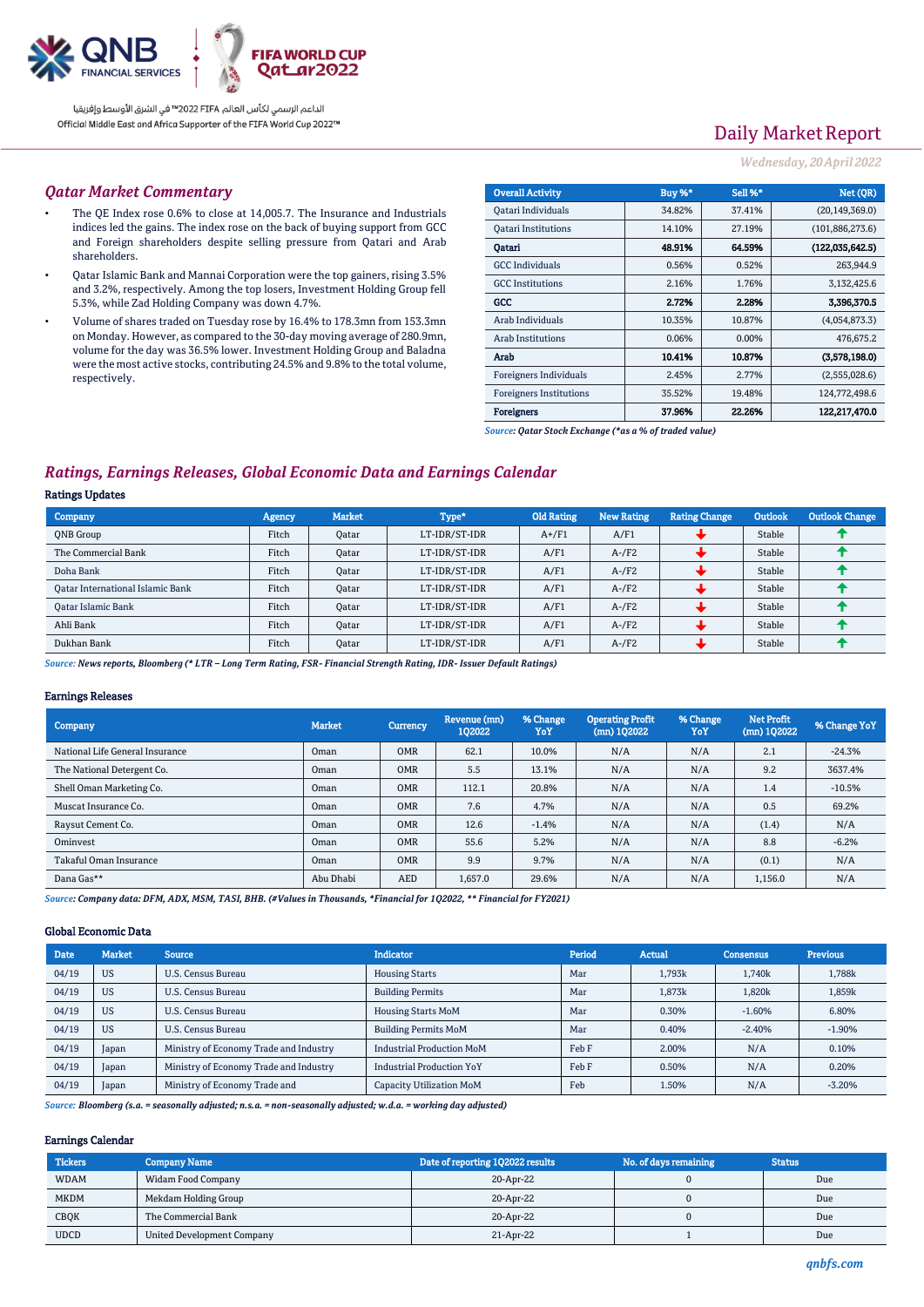

# Daily Market Report

*Wednesday, 20April 2022*

| <b>NLCS</b> | Alijarah Holding                              | 21-Apr-22 | 1               | Due |
|-------------|-----------------------------------------------|-----------|-----------------|-----|
| <b>OIIK</b> | Oatar International Islamic Bank              | 24-Apr-22 | $\overline{4}$  | Due |
| <b>OGMD</b> | Qatari German Company for Medical Devices     | 24-Apr-22 | $\overline{4}$  | Due |
| <b>BRES</b> | Barwa Real Estate Company                     | 24-Apr-22 | $\overline{4}$  | Due |
| <b>IHGS</b> | <b>INMA Holding Group</b>                     | 24-Apr-22 | $\overline{4}$  | Due |
| <b>DBIS</b> | Dlala Brokerage & Investment Holding Company  | 25-Apr-22 | 5               | Due |
| QGRI        | Qatar General Insurance & Reinsurance Company | 25-Apr-22 | 5               | Due |
| QIGD        | <b>Qatari Investors Group</b>                 | 25-Apr-22 | 5               | Due |
| <b>ERES</b> | <b>Ezdan Holding Group</b>                    | 25-Apr-22 | 5               | Due |
| IQCD        | <b>Industries Oatar</b>                       | 25-Apr-22 | 5               | Due |
| ZHCD        | <b>Zad Holding Company</b>                    | 25-Apr-22 | 5               | Due |
| <b>IGRD</b> | <b>Investment Holding Group</b>               | 25-Apr-22 | $\sqrt{5}$      | Due |
| QLMI        | QLM Life & Medical Insurance Company          | 25-Apr-22 | 5               | Due |
| <b>GWCS</b> | <b>Gulf Warehousing Company</b>               | 26-Apr-22 | 6               | Due |
| <b>MPHC</b> | Mesaieed Petrochemical Holding Company        | 26-Apr-22 | 6               | Due |
| QISI        | <b>Qatar Islamic Insurance Group</b>          | 26-Apr-22 | 6               | Due |
| <b>MERS</b> | Al Meera Consumer Goods Company               | 26-Apr-22 | 6               | Due |
| <b>MCCS</b> | Mannai Corporation                            | 26-Apr-22 | 6               | Due |
| <b>VFQS</b> | Vodafone Qatar                                | 26-Apr-22 | 6               | Due |
| QIMD        | Qatar Industrial Manufacturing Company        | 26-Apr-22 | 6               | Due |
| <b>AHCS</b> | Aamal Company                                 | 27-Apr-22 | $7\phantom{.0}$ | Due |
| <b>DHBK</b> | Doha Bank                                     | 27-Apr-22 | $7\overline{ }$ | Due |
| QFBQ        | <b>Oatar First Bank</b>                       | 27-Apr-22 | $7\phantom{.0}$ | Due |
| QOIS        | <b>Qatar Oman Investment Company</b>          | 27-Apr-22 | $7\overline{ }$ | Due |
| QAMC        | <b>Qatar Aluminum Manufacturing Company</b>   | 27-Apr-22 | $7\overline{ }$ | Due |
| <b>GISS</b> | <b>Gulf International Services</b>            | 27-Apr-22 | $\overline{7}$  | Due |
| <b>MARK</b> | Masraf Al Rayan                               | 27-Apr-22 | $7\overline{ }$ | Due |
| <b>DOHI</b> | Doha Insurance Group                          | 27-Apr-22 | $\overline{7}$  | Due |
| <b>BLDN</b> | Baladna                                       | 27-Apr-22 | $7\overline{ }$ | Due |
| QCFS        | Qatar Cinema & Film Distribution Company      | 27-Apr-22 | $7\overline{ }$ | Due |
| AKHI        | Al Khaleej Takaful Insurance Company          | 27-Apr-22 | $7\overline{ }$ | Due |
|             |                                               |           |                 |     |

*Source: QSE*

#### *Qatar*

- Fitch downgrades Qatari banks; 'Stable' outlook Fitch Ratings has downgraded seven Qatari banks' Long-Term Issuer Default Ratings (IDR) and removed them from Rating Watch Negative (RWN). The rating action reflects the Qatari banking sector's increased reliance on external funding and recent rapid asset growth, which Fitch believes has weakened the sovereign's ability to provide support to the system, in case of need. Fitch does not believe the current higher oil prices will substantially benefit these metrics over the rating horizon. Fitch has downgraded QNB Group's Long-Term IDR to 'A' from 'A+' and removed it from RWN. QNB Group's 'F1' Short-Term IDR has been affirmed and removed from RWN as it already maps to the lower of the two options for an 'A' Long-Term IDR. Fitch has also downgraded Qatar Islamic Bank's (QIBK), Doha Bank (DHBK), The Commercial Bank's (CBQK), Qatar International Islamic Bank's (QIIK), Ahli Bank's (ABQK) and Dukhan Bank Long-Term IDRs to 'A-' from 'A' and Short-Term IDRs to 'F2' from 'F1'. (Bloomberg)
- QNNS' bottom line rises 21.3% YoY and 415.9% QoQ in 1Q2022, in-line with our estimate – Oatar Navigation's (ONNS) net profit rose 21.3% YoY (+415.9% QoQ) to QR360.4mn in 1Q2022, in line with our estimate of QR352.2mn (variation of +2.3%). The company's operating revenue came in at QR912.7mn in 1Q2022, which represents an increase of 35.2% YoY (+21.8% QoQ). EPS amounted to QR0.32 in 1Q2022 as compared to QR0.26 in 1Q2021. (QSE, QNBFS Research)
- Aamal to disclose its Q1 financial results on April 27 Aamal to disclose its financial statement for the period ending 31st March 2022 on 27/04/2022. (QSE)
- Aamal to hold its investor's relation conference call on April 28 to discuss the financial results – Aamal announced that the conference call with the

Investors to discuss the financial results for the Quarter 1 2022 will be held on 28/04/2022 at 02:00 PM, Doha Time. (QSE)

- Mazaya Qatar Real Estate Development to disclose its Q1 financial results on April 27 – Mazaya Qatar Real Estate Development to disclose its financial statement for the period ending 31st March 2022 on 27/04/2022.  $(OSE)$
- Mazaya Real Estate Development held Ordinary General Assembly Meeting for the year 2021 and postponed the Extra Ordinary General Assembly – Kindly be informed that the Ordinary General Assembly meeting for Mazaya Real Estate Development was held on Tuesday, April 19, 2022 at 9:30 pm Via Zoom cloud meetings and discussed & Approved the below agenda: 1) Hearing the Board of Director Report on the activities of the company and its financial position for the financial year ending December 31, 2021, as well as the company's future plans. 2) Hearing the Sharia'ah Supervisory Board report. 3) Hearing & approving the auditors' report for the year ending December 31, 2021. 4) Discussing & approving the company's balance sheet and profit & loss statement for the year ending December 31, 2021. 5) Approving the proposal of the board of directors not to distribute dividend. 6) Absolving the members of the Board Directors of any liability for the financial year ending December 31, 2021. 7) Discussing & approving the company's Governance Report for the year ending December 31, 2021. 8) Appointing the Auditors for the 2022 financial year and fix their fees. Accordingly, all the items mentioned above have been approved. It was approved to appoint Deloitte & Touche as the external auditors for the year 2022. Kindly be informed that Extra Ordinary General Assembly meeting for Mazaya Real Estate Development was not held on Tuesday, April 19, 2022, for the non-availability of the required quorum. Therefore, we will inform you with the next meeting later. (QSE)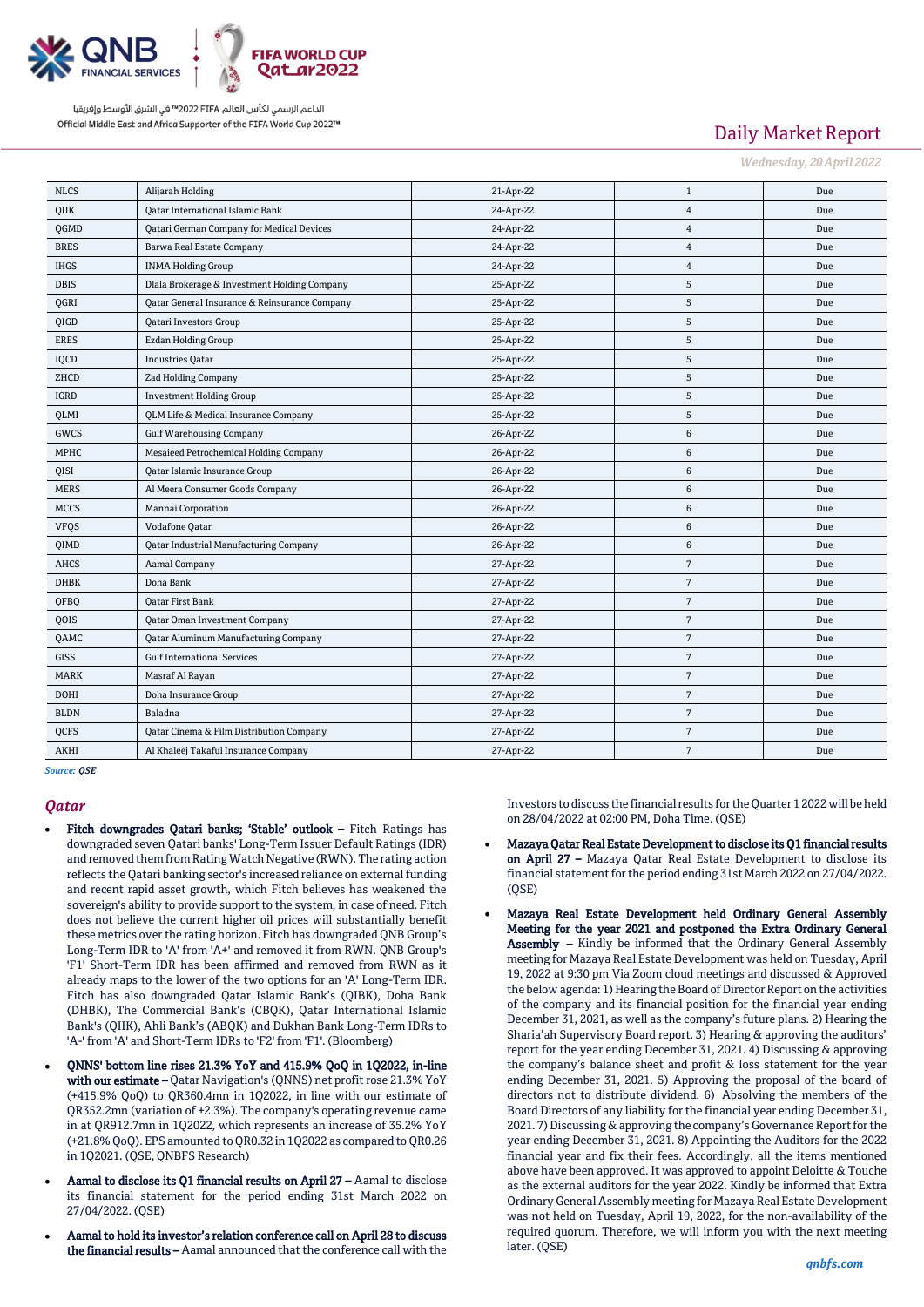

- Qatari Investors Group AGM endorses items on its agenda Qatari Investors Group announced the results of the AGM. The meeting was held on 19/04/2022 and the following resolution were approved – 1) The Board of Directors' report on the Company's activities and its financial position during the year ended on 31 December 2021 and the Company's business plan for 2022. 2) The report of the External Auditor on the Company's budget, financial position and final accounts submitted by the Board of Directors. 3) Approved the company's budget and statement of profits and losses for the year ended on 31 December 2021. 4) The Board of Director's recommendation to distribute a cash dividend of 10% of the share nominal value (i.e. 10 Dirhams per share). 5) The Corporate Governance Report of 2021. 6) The basis and policy for granting remuneration for the Board of Members, in addition to incentives and rewards of Senior Executive Management and the Company's employees in accordance with the principles of the Governance Code. 7) Absolving the members of the Board of Directors from any liability for the financial year ended on 31 December 2021 and determines their remuneration. 8) Appointing Deloitte as the External Auditor for the financial year 2022 and determining their fees.  $(OSE)$
- KPMG: M&A deals in Qatar reach \$139.3mn in March Mergers and acquisitions (M&A) transactions which have been closed by Qatari investors in March stood at \$139.3mn according to a KPMG report. In its monthly Merger & Acquisition Deals tracker for the GCC region, KPMG noted that two M&A deals which have been closed by Qatari investors in March targeted the telecom, media, and telecom (TMT) as well as the consumer and retail sectors. These include the \$121mn Series D funding led by Qatar Investment Authority (QIA) for Turkey-origin and Singapore-based Insider PTE, and Baladna's \$18.3mn acquisition deal for a 5% stake in Egypt's leading dairy company Juhayna Food Industries. The majority of the M&A deals targeted the TMT sector with 19 deals, followed by other target sectors including financial services (16 deals), consumer and retail (12 deals), industry and materials (8deals), healthcare (4 deals), and real estate (2 deals). (Peninsula Qatar)
- Amir issues social insurance, military retirement laws Amir HH Sheikh Tamim bin Hamad Al Thani has issued Law No. 2 of 2022 on military retirement. The law is effective six months after the date of its publication in the official gazette, with the exception of Article 20 (paragraph 2) which shall be enforced starting from the date of the issuance of this law. HH the Amir also issued Law No. 1 of 2022 issuing the Social Insurance Law. The law is effective six months after the date of its publication in the official gazette, with the exception of Article 4 (paragraph 5), Article 13 (paragraph 1), and Article 30 (paragraph 1) which shall be enforced starting from the date of the issuance of this law. The General Retirement and Social Insurance Authority applauded the decision by the Amir to increase the pensions of retired individuals and the issuance of the military retirement and social insurance laws. In a statement, the Authority said the generous patronage of HH the Amir included the issuance of the Amiri decision securing a minimum pension for all Qatari retirees in the country from the date of issuance at no less than QR15,000, with the addition of a special housing allowance of QR4,000, provided that the pension does not exceed QR100,000. (Peninsula Qatar)
	- Masraf Al Rayan first Islamic bank in Qatar to launch Sustainable Financing Framework - Masraf Al Rayan (Al Rayan) on April 19 announced the launch of its Sustainable Financing Framework to further its Environment, Social and Governance (ESG) agenda. The launch of the framework, the first of its kind at an Islamic Bank in Qatar, will enable the bank to offer ESG-linked funding opportunities to investors and apply those proceeds to finance ESG-compliant sustainable projects. Credit rating agency, S&P Global Ratings, assessed the bank's Framework as 'strong' in its ESG criteria, as part of an independent Second Party Opinion. In a bid to become a key sustainability player in Qatar, Masraf Al Rayan set up its SSF in alignment with the Qatar Financial Centre's (QFC) newly-launched Sustainable Sukuk and Bonds Framework. The bank's sustainability strategy also follows Qatar's National Environment and Climate Change Strategy, which outlines a policy framework to protect the environment and achieve long-term sustainability goals. (Peninsula Qatar)

## Daily Market Report

*Wednesday, 20April 2022*

- Mazaya to enhance real estate investments portfolio by QR500mn Mazaya Real Estate Development Company aims to enhance its real estate investment portfolio by QR500mn, said Sheikh Salman bin Hassan Al Thani, Chairman of the company. Mazaya Real Estate Development Company yesterday held its Ordinary General Assembly Meeting yesterday. "The company's strategy is to enhance our real estate investments portfolio by QR500mn. This is already underway, with investments of QR220mn on properties with fixed income for several years and an estimated return of 7%. The portfolio should be completed within the next two years," said Sheikh Salman bin Hassan Al Thani, addressing the shareholders during the AGM. During the meeting, shareholders approved the items on the agenda. He added that the company would enhance its activities in real estate development through the selling of housing units. The first of these projects will be launched in 2022. (Peninsula Qatar)
- Cityscape Qatar 2022 to showcase new real estate projects in June The easing of pandemic-related restrictions, the roll-out of booster shots, changes in property regulatory, and the FIFA World Cup 2022 have all brought an optimistic outlook for Qatar's real estate industry. Over recent years the Gulf has experienced a relatively sluggish residential, hospitality and commercial real estate market. In Qatar, experts are now seeing shoots of recovery with the attraction of regional developers, the announcement of three museums in Doha from world-leading architects, and international investors keen on opportunities in the country's real estate market. "The outlook for Qatar's real estate market this year is highly promising. With the IMF predicting that the country's GDP growth is expected to accelerate to 3.2% this year, economic recovery looks healthy," said Chris Speller, Group Director of Cityscape, which will return to the Doha Exhibition and Convention Centre co-organized by longstanding partners Informa Markets and Elan Events from June 2022.The three-day event, which comes just five months ahead of the FIFA World Cup, will also shine a light on what the country's real estate market will look like post-FIFA World Cup. (Peninsula Qatar)
- GAC Qatar named Great Place to Work GAC Qatar has been recognized as one of Qatar's best workplaces by Great Place to Work, the global authority on high-trust, high-performance workplace cultures, after a thorough and independent survey analysis. The certification recognizes the company's commitment, innovative spirit, and support for all employees, irrespective of their role, gender or level. That commitment to nurturing an excellent workplace culture has long been the hallmark of GAC in the growth and well-being of its people. (Bloomberg)Kahramaa reviews plans to meet peak season demand – Qatar General Electricity and Water Corporation (Kahramaa) held its annual meeting to coordinate with electricity and water-producing companies in Qatar. The goal of the meeting was to revise the adopted plans and coordinate joint efforts to ensure the increasing demand expected in the summer of 2022 can be met efficiently. Minister of State for Energy Affairs HE Saad bin Sherida Al Kaabi chaired the meeting, which was attended by President of Kahramaa, Essa bin Hilal Al Kuwari, and Managing Director and General Manager of Qatar Electricity and Water Company (QEWS), Eng Mohammed bin Nasser Al Hajri, along with a number of officials and other directors of the companies. (Peninsula Qatar)
- Qatar seen to witnesses women's increased role in financial landscape Qatar has been witnessing increased role of women in key positions in the financial sector, especially in the Qatar Financial Centre (QFC)-based corporate entities, according to a top official of the QFC. According to 2019 data, 13.5% of senior level positions in QFC companies were filled by women – compared to 8.5% in Qatar's financial sector as a whole, said Sheikha Alanoud bint Hamad al-Thani, deputy chief executive and chief business officer of the QFC. This came in response to an interview at the World Economic Forum. She is one among the three Qatari Young Global Leaders who are playing their part in fulfilling their nation's future-proof vision. "This number continues to grow – and at the same time, these companies are posting record profits," said Sheikha Alanoud, who has been championing the role of women, having hired and mentored numerous women over the course of her career. (Gulf Times)
- Qatar Airways, India's IndiGo reactivate strategic cooperation for seamless travel - Qatar Airways, the multiple award-winning airlines,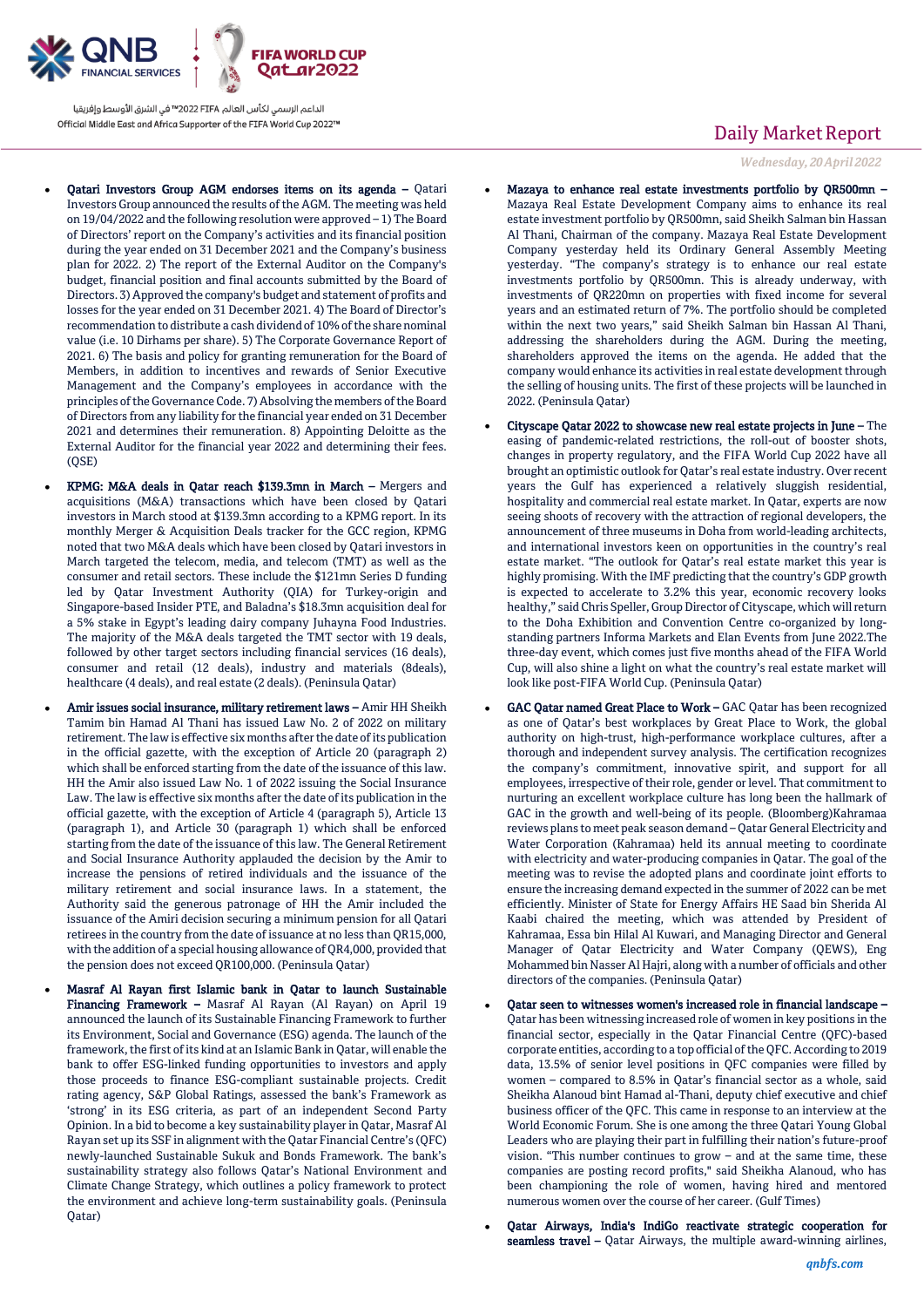

and IndiGo, India's largest airline, announced the reactivation of their strategic cooperation following the lifting of the suspension on international scheduled flights by the Indian government. As part of this expanded code-share agreement, Qatar Airways will be placing its marketing code on IndiGo-operated flights between Doha and Delhi, Mumbai, Hyderabad, starting April 25, and Chennai, Bengaluru, Kochi, Kozhikode, starting May 9. Qatar Airways is currently operating 190 flights per week to and from 12 destinations in India—Delhi, Mumbai, Hyderabad, Bengaluru, Chennai, Kochi, Kozhikode, Ahmedabad, Amritsar, Goa, Kolkata, and Thiruvananthapuram. IndiGo is currently operating 154 flights per week between Doha and eight cities in India that includes Mumbai, Delhi, Hyderabad, Bengaluru, Chennai, Kochi, Kozhikode and Kannur. Both airlines' flights are optimally connected to Qatar Airways' hub, the award-winning Hamad International Airport in Doha. This allows passengers to benefit from seamless and convenient connections to the airline's entire route network, including North America, Europe, Africa, and Asia/Australia. (Peninsula Qatar)

- TASMU Platform showcases vital digital twin capabilities TASMU Platform showcased the digital twin, one of its leading capabilities, that aims to accelerate the Smart Qatar vision and eventually create a digital twin of Qatar itself, during Smart City Expo Doha 2022, organized by the Ministry of Communications and Information Technology (MCIT) recently. TASMU Platform acts as the heart of TASMU Smart Qatar Program, one of the pioneering national projects initiated by MCIT. The platform facilitates cross-sector collaboration and data sharing across all sectors, with a current strategic focus on transport, logistics, environment, healthcare and sports, while ensuring privacy and security. TASMU Platform digital twin allows for public and private sectors to bridge the digital and physical worlds through data. Leveraging historical and real-time data, organizations can create a virtual representation of real-world physical systems, like places, business processes and people. (Qatar Tribune)
- BioXcel Therapeutics Announces \$260mn Strategic Financing with Oaktree and Qatar Investment Authority –BioXcel Therapeutics, Inc. (the "Company" or "BioXcel Therapeutics"), a commercial-stage biopharmaceutical company utilizing artificial intelligence approaches to develop transformative medicines in neuroscience and immunooncology, announced strategic financing agreements with funds managed by Oaktree Capital Management, L.P. ("Oaktree") and Qatar Investment Authority ("QIA"). Under the agreements, Oaktree and QIA will provide up to \$260mn in gross funding to support the Company's commercial activities of IGALMI (dexmedetomidine) sublingual film. In addition, the financing is intended to support the expansion of clinical development efforts of BXCL501, which includes a pivotal Phase 3 program for the acute treatment of agitation in patients with Alzheimer's Disease (AD), and for the company's additional neuroscience and immuno-oncology clinical programs. The long-term strategic financing process was led by Oaktree and is comprised of the following components: Credit Agreement: Up to \$135mn in a delayed draw term loan. Revenue Interest Financing Agreement: Up to \$120mn in a capped revenue interest on net sales of IGALMI and any other future BXCL501 products. Equity Investment: Up to \$5mn purchase of BioXcel Therapeutics common stock. Under the agreement, BioXcel Therapeutics will receive \$100mn in the first tranches of the strategic financing following approval by the U.S. Food and Drug Administration (FDA) of a New Drug Application (NDA) in respect of the use of the Company's BXCL501 product for the acute treatment of agitation associated with schizophrenia or bipolar I or II disorder in adults. This condition was satisfied on April 5, 2022, with the FDA's approval of IGALMI. (Bloomberg)

### *International*

 IMF economist sees risks that inflation expectations climb upward – The International Monetary Fund's new chief economist said on Tuesday he is concerned about increasing signals that inflation expectations are on the rise and may become entrenched at elevated levels, prompting more aggressive monetary policy tightening in advanced economies. Pierre-Olivier Gourinchas, who started transitioning to the IMF's economic counselor role in January, told Reuters in an interview that the war in Ukraine, which has caused sharp energy and food price increases, may

# Daily Market Report

#### *Wednesday, 20April 2022*

damage expectations for decades-high inflation to start to subside this year. A "very, very tight labor market" in the United States is increasing demands for wage increases to "catch up" with higher prices that could help fuel expectations among consumers and businesses that prices will keep rising, the French-born former University of California-Berkeley economist said. "So there is definitely a risk that we could have a wageprice spiral," Gourinchas said. "And there's a risk also that as we live through a period of elevated inflation, and we hear that it goes from five to six to seven to eight (percent) - and we don't see it turning around people will start reassessing what they think inflation will be in the future and businesses will also do the same thing." That would be bad news for the Federal Reserve and other developed-world central banks, which have argued that inflation expectations among consumers and businesses have remained reasonably anchored at levels well below the current high readings of measured inflation. Some Fed officials have begun to fret publicly that they may have a limited window now to ensure that that remains the case and an aggressive run of rate hikes this year is needed to pull that off. Market signals from elevated Treasury yields have been ahead of consensus private forecasts for inflation, but both are pointing higher than the 2% inflation targets of many central banks, and forecasts have been "sort of moving up," Gourinchas said. "And that's really, you know, the red alarm signal on the dashboard here," he said. "If you see that and you're a central banker, you don't have a choice. You have to step in more forcefully to make sure people really anticipate that inflation will remain stable, even if it's elevated right now." Gourinchas said the Fund's baseline forecast anticipated that inflation will peak in the current quarter and start to decline as pandemic-driven supply chain bottlenecks ease and the withdrawal of pandemic fiscal support helps cool demand. But while a faster tightening of US monetary policy would slow US growth further, it would be unlikely to cause a recession, based on the current baseline of still-robust 3.7% US growth for 2022, Gourinchas said. Steeper rate hikes, energy sanctions on Russia that spike prices further or a big drop in asset prices that stokes volatility could "bring us closer" to recession, he said. "How close we could be, that's not something we can assess precisely at this point. Our baseline is basically the US economy is still going to be growing in 2022 and 2023," Gourinchas said. (Reuters)

- Fed's Evans sees year-end rates at 2.25%-2.5%, and then likely higher Chicago Federal Reserve Bank President Charles Evans on Tuesday said the Fed could raise its policy target range to 2.25%-2.5% by year end and then take stock of the state of the economy, but if inflation remains high will likely need to hike rates further. "Probably we are going beyond neutral--I mean, that's my expectation," Evans said at the Economic Club of New York. Most Fed policymakers estimate neutral to be somewhere between 2.25% and 2.5%. Evans noted some "positive" developments in the most recent US inflation report, which showed consumer prices rose 8.5% in March, but a slowdown in some goods inflation, including for used cars. If that continues, it could help push broader inflation down. But, he added, the data could also go the other way, with Russia's invasion of Ukraine and the COVID-19 lockdowns in Shanghai adding to the supply chain problems that have been pushing inflation higher. "If inflation for some reason began to re-accelerate that would be a cause of great concern," Evans said. The Fed next meets in May and is widely expected to raise rates by a half percentage point then and again in June before perhaps settling into quarter-point hikes for the rest of the year, a pace that would get rates to Evans' estimated range of neutral by December. (Reuters)
- US single-family starts tumble: construction backlog at record high US single-family homebuilding and permits tumbled in March as soaring mortgage rates increased costs, but residential construction remains underpinned by a severe shortage of houses. The report from the Commerce Department on Tuesday also showed a record backlog of homes approved for construction, but to be started. It followed on the heels of news on Monday that sentiment among single-family homebuilders dropped to a seven-month low in April. The 30-year fixed mortgage rate has risen to 5% for the first time in over a decade as the Federal Reserve hikes borrowing costs to quell sky-high inflation. The housing market is the sector of the economy most sensitive to interest rates. "A lack of existing inventories should be positive for building activity," said Rubeela Farooqi, chief US economist at High Frequency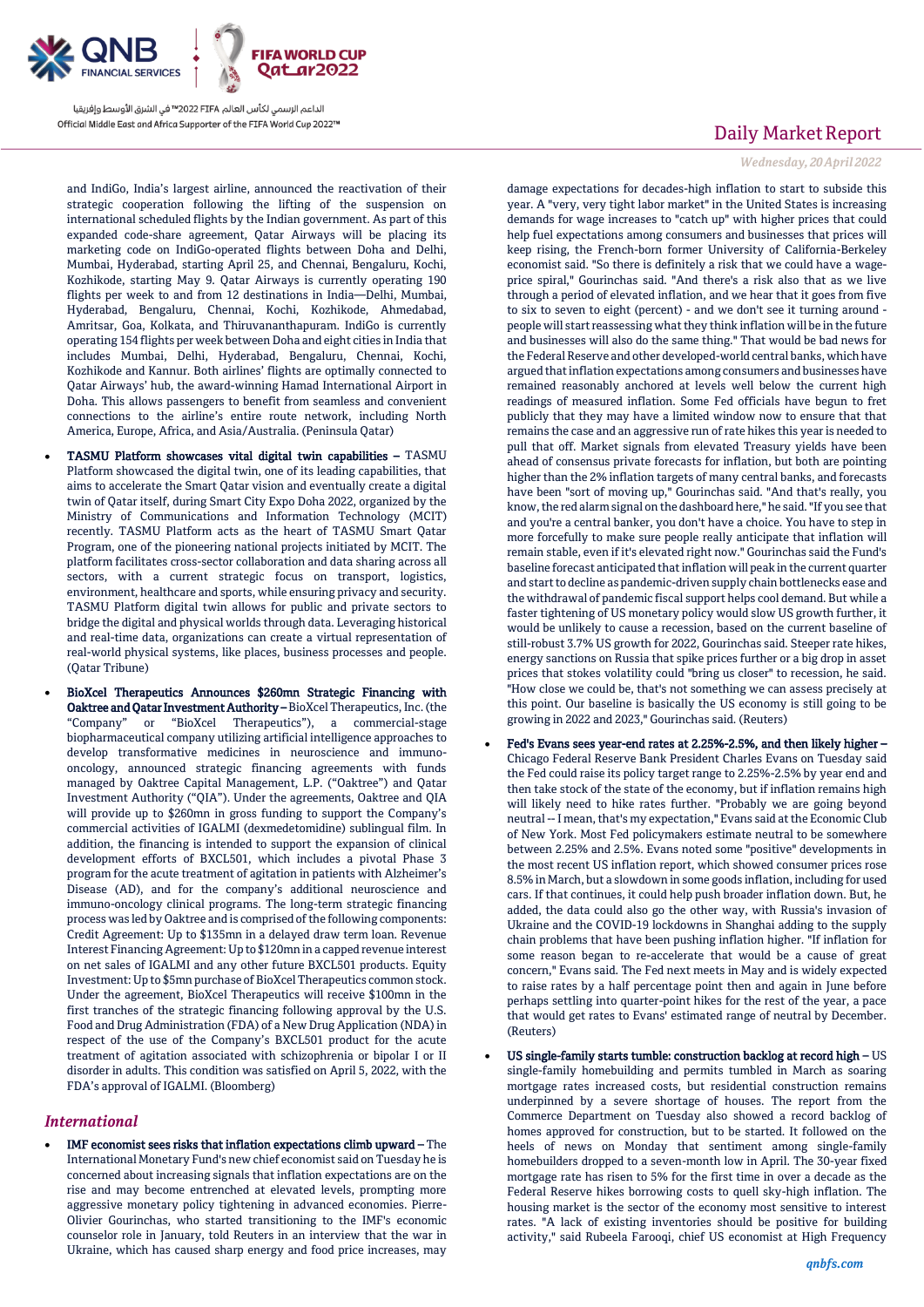

Economics in White Plains, New York. "However, high input costs and shortages, of both labor and materials, remain headwinds for builders. Rising mortgage rates that crimp demand will also be a consideration for building activity going forward." Single-family housing starts, which account for the biggest share of homebuilding, dropped 1.7% to a seasonally adjusted annual rate of 1.200mn units in March. Single-family homebuilding plummeted in the Northeast. It also fell in the West and densely populated South but rose in the Midwest. Starts for housing projects with five units or more jumped 7.5% to a rate of 574,000 units, the highest since January 2020. There is strong demand for rental accommodation, with the economy fully reopened following disruptions earlier in the COVID-19 pandemic. Rents increased by the most in 20 years on an annual basis in March, while the rental vacancy rate in the fourth quarter was the lowest since mid-1984. The surge in the volatile multifamily segment helped to lift overall housing starts 0.3% to a seasonally adjusted annual rate of 1.793mn units, the highest since June 2006. Economists polled by Reuters had forecast starts slipping to a rate of 1.745mn units. Starts averaged a 1.753mn unit-pace in the first quarter, higher than the fourth quarter average rate of 1.670mn units. That suggest the recovery in residential construction spending continued into the first quarter, supporting overall economic growth. Permits for future single-family homebuilding dropped 4.8% to a rate of 1.147mn units. But building permits for housing projects with five units or more accelerated 10.9% to a rate of 672,000. That lifted overall building permits 0.4% to a rate of 1.873mn units last month. (Reuters)

 IMF sees UK growth slowing to weakest in G7 next year – Britain faces slower economic growth and more persistent inflation than any other major economy next year, the International Monetary Fund forecast on Tuesday as part of a broader downgrade to global growth prospects. The IMF warned Russia's invasion of Ukraine was amplifying inflation pressures that were already present across Western economies, squeezing living standards and growth. "Consumption is projected to be weaker than expected as inflation erodes real disposable income, while tighter financial conditions are expected to cool investment," the IMF said about Britain. The IMF cut its forecast for British gross domestic product growth this year to 3.7% from January's forecast of 4.7%, while for 2023 the growth rate was almost halved to 1.2% from 2.3%. The projected growth for Britain next year is lower than for any other major advanced economy and below the 1.8% forecast last month from Britain's Office for Budget Responsibility. IMF chief economist Pierre-Olivier Gourinchas said the downgrade reflected "elevated inflation pressures" and tighter monetary policy, while IMF Deputy Director Petya Koeva Brooks highlighted a "major supply shock" from higher energy prices. British inflation hit a 30 year high of 7.0% last month and the IMF forecasts it will average 7.4% this year -- slightly less than in the United States and higher than in the euro zone. Next year inflation is forecast to be much slower to ease than in any other major economy, averaging 5.3% compared with falls to 2.9% in the United States and 2.3% in the euro zone. Britain, like the United States, had also seen a drop in the number of older workers since the pandemic, creating labour shortages, the IMF added. As part of general advice to central banks, the IMF said they should communicate clearly what they think is a 'neutral' interest rate, as well as their willingness if needed to keep rates above that level to bring down inflation. The Bank of England has said Britain's neutral rate is below where it was before the 2008 financial crisis, but that it is not possible to give a specific range. Financial markets expect the BoE to raise interest rates to 2.25% by the end of the year from 0.75%, although policymakers have previously implied that scale of tightening would cause inflation to undershoot its 2% target in the medium term. The IMF also said governments could offer support for households facing big price increases, but that it should be focused on poorer households. (Reuters)

 China's lockdowns could drive more US policy action, says Fed's Kashkari – If lockdowns in China aimed at containing COVID-19 cause further disruptions to global supply chains, the Federal Reserve will need to take even more aggressive action to bring down "much too high" inflation, Minneapolis Fed President Neel Kashkari said on Tuesday. Speaking at an event at Luther College in Decorah, Iowa, Kashkari said in the best case scenario, the pandemic fades into the background, supply chains recover and more supply comes back on line. That would help reduce upward

# Daily Market Report

### *Wednesday, 20April 2022*

pressure on consumer prices, which rose 8.5% in March, the fastest pace since late 1981. If that doesn't happen, Kashkari said, "then our job will get harder ... and we are going to have to do more, through our monetary policy tools, to bring inflation back down." The Fed began raising interest rates last month and is expected to ramp up its rate hikes starting next month to slow demand for goods and services and bring it into better balance with constrained supply. As recently as six months ago Kashkari thought inflation would recede on its own without the Fed tightening monetary policy; he has since joined the rest of his central banking colleagues in believing the Fed does need a series of rate hikes this year to do the job. But Kashkari's remarks underscored how much the US central bank's success in fighting inflation depends on forces outside its control. Other Fed policymakers have repeatedly hit this theme as well in recent weeks, not just because of China's lockdowns but also as Russia's invasion of Ukraine sent energy and food prices soaring globally. Both push up on inflation, but could also pinch economic activity. The International Monetary Fund this week slashed its forecast for global growth in 2022 to 3.6% from an earlier estimate of 4.4%. How the US economy shapes up in the coming year will depend "on the virus, it's going to depend on what happens in Ukraine," said Kashkari. "Those are giant elephants that will determine what will happen in our economy as well." (Reuters)

- Reuters poll: China likely to lower benchmark lending rates after RRR cut - Benchmark lending rates for China's commercial banks are likely to be lowered at a monthly fixing on Wednesday, a Reuters survey showed, as Beijing cautiously eases monetary conditions to aid an economy hit by coronavirus lockdowns in several cities. The loan prime rate (LPR), which banks normally charges their best clients, is set on the 20th of each month, when 18 designated commercial banks submit their proposed rates to the People's Bank of China. A vast majority of the 28 traders and analysts surveyed in a snap Reuters poll on Tuesday expect a reduction this month. Among them, 11, or 39% of all respondents, predicted a marginal cut of 5 basis points (bps) to both the one-year loan prime rate (LPR) and the five-year rate on Wednesday. Another six participants also expect a reduction to either rate within a range of 5 to 10 bps. The remaining 11 respondents expected both rates to remain unchanged this month. Most new and outstanding loans in China are based on the oneyear LPR, which currently stands at 3.7%. The five-year rate, which influences the pricing of home mortgages, is 4.6%. China last lowered the LPR in January and has held the rates steady in the following two months. Expectations for imminent monetary easing were heightened last week when the People's Bank of China (PBOC) cut the amount of cash banks must hold in reserves. "The easing cycle is still underway, but is not in the traditional format," said Ken Cheung, chief Asian FX strategist at Mizuho Bank, who expected a 10 bps cut in the LPR on Wednesday. The PBOC has eased policy cautiously, lowering the RRR by a smaller-than-expected margin to provide relatively modest cash injection. Global investment banks including Goldman Sachs said the PBOC's restraint may reflect concern over inflation and policy divergence between the world's two largest economies as the US Federal Reserve raises interest rates. The divergence in policy could lead to money flowing out of China and weaken the yuan. "It seems liquidity injection is the preferred way to support the growth amid the rising uncertainty from the global inflation and faster than expected Fed tightening," said Tommy Xie, head of Greater China research at OCBC Bank. The PBOC kept borrowing costs of its mediumterm lending facility (MLF), which serves as a guide to the LPR, steady for the third straight month last week. (Reuters)
- Japan posts trade gap far wider than forecasts as China exports slow, energy imports soar - Japan recorded a trade deficit in March that was more than four times wider than market forecasts, as China-bound exports slowed sharply while soaring energy prices raised the cost of imports, adding to economic challenges brought by conflict in Ukraine. Outgoing trade was restrained by a decline in car exports and a slowdown in the growth of shipments to Japan's biggest trading partner China, data showed, indicating continuing risk from global supply constraints and the coronavirus pandemic. The persistent trade deficit highlights the world's third-largest economy's vulnerability to soaring import costs. "Japan's economy may see a slower recovery if China-bound exports are sluggish," said Takeshi Minami, chief economist at Norinchukin Research Institute.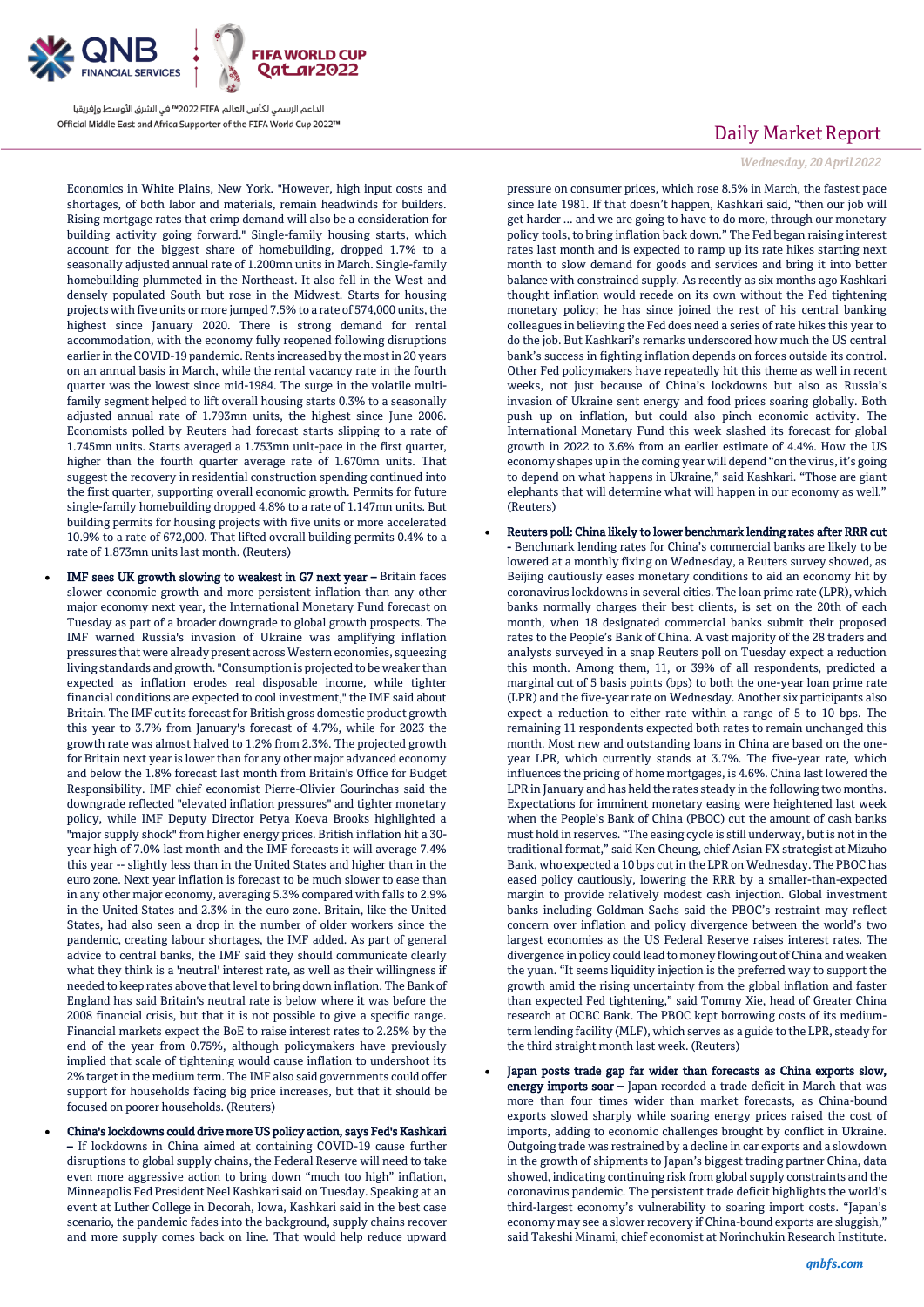

Exports to China make up over a fifth of Japan's total shipments in value terms, he said. Imports soared 31.2% in the year to March, Ministry of Finance data showed on Wednesday, above a median forecast of 28.9% in a Reuters poll of economists. That outpaced a 14.7% rise in exports, resulting in a trade deficit of 412.4bn yen (\$3.19bn) - eclipsing the 100.8bn yen estimated in the poll. March marked the eighth consecutive deficit, though it was the smallest in five months. By region, exports to China grew a mere 2.9% in the 12 months to March, helped in part by stronger shipments of audiovisual projectors. That was much weaker than the previous month's 25.8%. "China's zero-coronavirus policies and lockdowns in cities caused production activity to shrink, hurting Japanese exports of parts and capital goods," said Norinchukin's Minami. Exports to the United States, the world's largest economy, grew 23.8% on stronger shipments of motor vehicle parts and power-generating machinery. Overall, however, exports were dragged down by a 0.7% drop in motor vehicle shipments. Imports were mainly pushed up by larger shipments of oil from the United Arab Emirates as well as coal and liquefied natural gas from Australia, the data showed. "Net trade is set to have knocked off around 0.5 percentage point from GDP (gross domestic product) growth last quarter as import volumes rose a lot faster than export volumes," said Tom Learmouth, Japan economist at Capital Economics. "But driven by the Japanese staples of cars and capital goods, we think exports will soon start to outpace imports." Japan's economy is likely to grow an annualized 4.9% in the current quarter on a pick-up in consumer activity after the government ended coronavirus pandemic curbs last month, showed a separate Reuters poll of economists. But rapid weakening of the yen, which has slid to two-decade lows against the US dollar on prospects of widening US-Japan interest rate differentials, are inflating already rising import costs for fuel and food, putting pressure on household spending power. (Reuters)

### *Regional*

- GCC general secretariat, GMCO sign agreement The General Secretariat of the Cooperation Council for the Arab States of the Gulf (GCC) and the Gulf Monetary Council (GMCO) signed on Tuesday a memorandum of understanding to enhance cooperation and joint action. The memorandum was signed by Assistant Secretary for Economic and Development Affairs at the GCC Khalifa bin Saeed Al Abri and Executive Director of the Gulf Monetary Council Dr Atif bin Saleh Al Rashidi. The signing of the memorandum was based on the decision of the esteemed Supreme Council at its 36th session in December 2015 in Riyadh, to adopt the vision of the Custodian of the Two Holy Mosques, regarding the promotion of joint Gulf action. (Bloomberg)
- AMF: Arab economies expected to grow by 5% in 2022 Arab economies are expected to grow by 5% in 2022, supported by the increase in oil production and its prices in international markets and the continuation of stimulus packages to support economic recovery, said the Arab Monetary Fund (AMF) in a new report. In 2023, the growth of Arab countries is expected to decrease to 4% due to the decline in global demand, the gradual withdrawal of stimulus packages, and the anticipated fall in commodity prices, according to the 16th edition of the Arab Economic Outlook Report Including Macroeconomic Forecasts for Arab Economies for 2022 and 2023. The expected growth rate for 2022 reflects the rise in the growth rate of the Arab oil-exporting economies to 5.6% due to the anticipated increases in the output of the oil and gas sectors. On the other hand, the growth rate of the Arab oil-importing economies is expected to reach a moderate level of 3.7%, reflecting the challenges facing their internal and external balances, which affect consumption and investment levels. In this context, a significant increase in the GCC Growth Rate is expected to reach about 5.8% in 2022, compared to 3.1% for the growth rate recorded in 2021, due to many supportive factors that will stimulate the output of both oil and non-oil sector. These factors include the positive momentum of the economic reforms applied to increase levels of economic diversification and attract local and foreign direct and the positive impact of the stimulus packages to support recovery from the Covid-19 Pandemic. In 2023, the growth pace of the GCC countries is expected to decline to 3.6%. (Bloomberg)
- Saudi Arabia and Kuwait are candidates to record the highest growth rate among the economies of the Gulf countries in 2022 – The economies of the

# Daily Market Report

#### *Wednesday, 20April 2022*

six countries of the Gulf Cooperation Council are very optimistic about their growth in the current year 2022, and the growth figures of the gross domestic product in the current year. According to a monitoring unit of the reports in Al-Eqtisadiah newspaper, which was based on the expectations of the International Monetary Fund issued recently, the Saudi and Kuwaiti economies are candidates to record growth rates that exceed their rates in the economies of the Gulf countries in 2022. In its World Economic Outlook report for the month of April, the IMF suggested that Saudi Arabia's economy, the largest in the Middle East, would witness growth rates of 7.6% this year and about 3.6% next year, while it expected the Kuwaiti economy to achieve a growth of 8.2%. (Bloomberg)

- GCC industrial racking system market is projected to reach a growth rate of around 11% CAGR by the end of 2032 – The Demand for GCC industrial racking system market is anticipated to witness a high growth rate of around 11% CAGR from 2022 to 2032. Market expansion is predicted to be driven by increasing e-Commerce shopping across the region. Also, increase in food & beverage consumption along with improved supply chain and logistics networks are having a healthy impact on market growth. Industrial racking systems are employed in warehouses, industrial inventory storage, and storage facilities. Countries in the region are seeking to shift their economies from oil- and gas-based to other types such as tourism based. Governments are also implementing initiatives such as huge infrastructural projects that require large spaces for storing goods and parts. e-Commerce will play a vital role in supporting the market, as the purchasing power of people in the region is increasing. Also, with increasing merchant adoption and consumer confidence in digital payments, the e-commerce sector will help overall economic growth of the region. As a result, demand for industrial racking systems will witness a huge surge across the GCC region over the coming years. (Bloomberg)
- Saudi fund manager survey: Banks, energy and healthcare to outperform – Saudi Arabian equities are better placed to outperform the other global equity markets, according to a fund manager survey by the Riyadh-based brokerage Al Rajhi Capital. The Saudi equity market, dominated by banks and energy, is well positioned to tackle the double whammy of rising interest rates and inflation. Among sectors, the survey participants voted Banks to outperform, followed by Petrochemicals, Software & Services and Healthcare. "This indicates that the buy side's view is driven by the current macro developments, which is dominated by headlines over the US Fed rising interest rates and inflationary environment across the world," Al Rajhi Capital said. Saudi banks, that have high exposure to Current Account Savings Account (CASA), would benefit from higher interest rates supported by better Net Interest Margin (NIM). On the other hand, both Petrochemicals and Healthcare are considered to provide a decent hedge against inflation. While the Software & Services could continue to benefit from the digitization trend in Saudi Arabia, the rise in wages in the IT sector would be a downside. The fund managers believed Insurance and Food & Beverages would underperform the most followed by retail. "We do not disagree, except for Insurance, where we believe the sector could recover from last year's impact of high loss ratios and weak pricing environment," the brokerage added. Those surveyed also held that Food and Agriculture Sector would be the most impacted by inflation in terms of growth and margins. Elsewhere, 72% of the survey participants believed that removal of travel restrictions in Saudi Arabia would have minimal adverse impact on local healthcare demand if outbound medical tourism picked up. (Zawya)
- UAE's non-oil contribution to GDP hit 72.3% in 2021 The UAE's non-oil sector contribution to the GDP amounted to 72.3% in 2021, up from 71.3% in 2020, data by the Federal Competitiveness and Statistics Center, revealed. The hotels & restaurants, wholesale & retail and health & social services sectors contributed 21.3%, 14.1% and 13.8% respectively, during the reference period. It's noteworthy that the UAE's GDP at constant prices achieved a growth of 3.8% in 2021, exceeding the forecasts of relevant international institutions, which expected the growth of the country's GDP for the same year to reach 2.1%. (Zawya)
- IMF revises upwards UAE growth, warns of setback to global recovery The International Monetary Fund (IMF) on Monday revised upward the economic growth outlook for the UAE in 2022 and warned that damage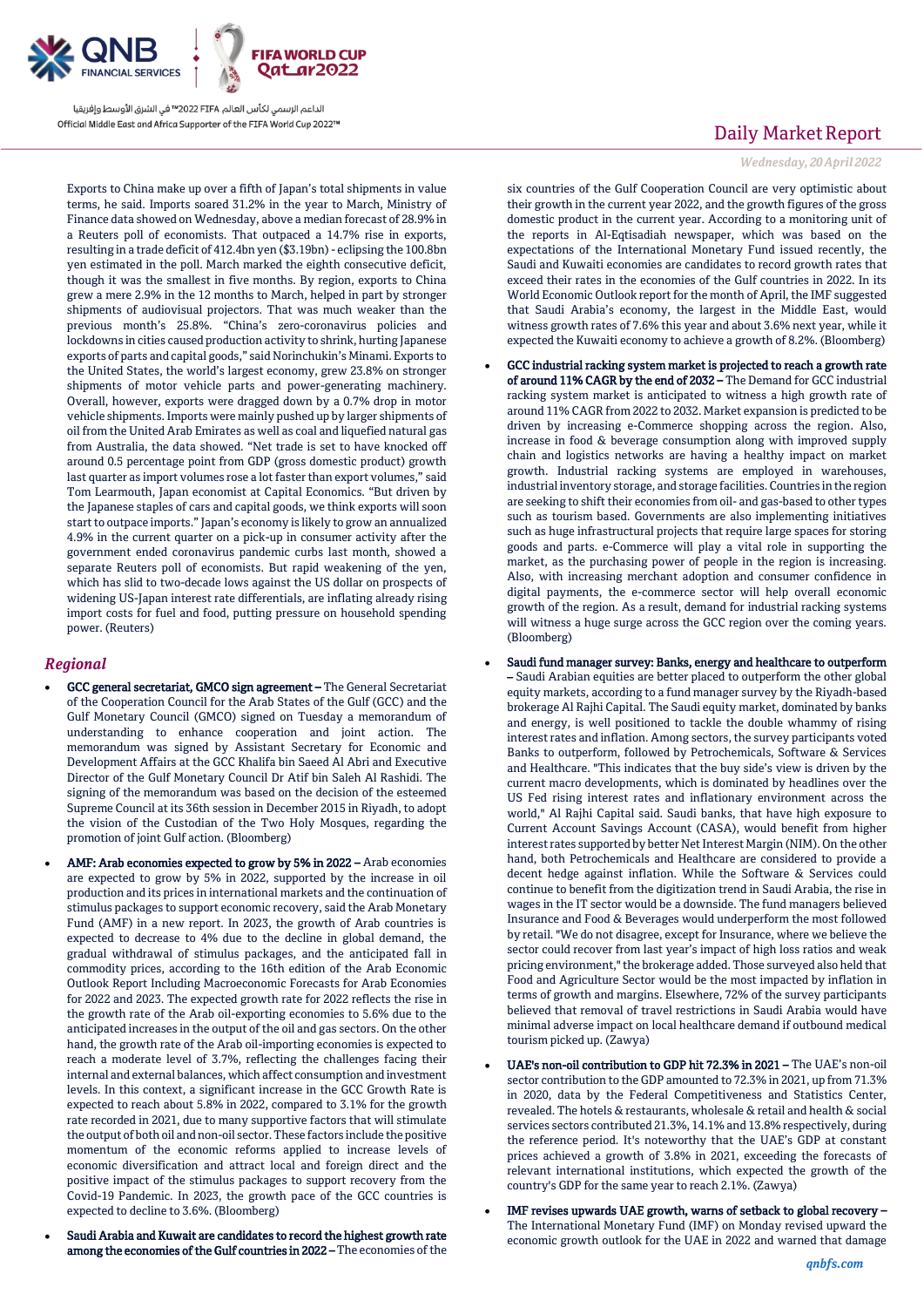

from Russia's invasion of Ukraine will set back global recovery and contribute to a significant slowdown in worldwide growth this year. The IMF now estimates that the UAE's economy grew 2.3% in 2021, and forecast growth to accelerate to 4.2% in 2022 -- up from its previous forecast of 3.5%. The latest IMF projection aligns with the forecast made by the Central Bank of the UAE for 2022. In 2023, the UAE is projected to grow 3.8%, the latest data released by IMF's World Economic Outlook shows. Globally, revising downward the growth outlook, the IMF said growth is now projected to slow from an estimated 6.1% in 2021 to 3.6% in 2022 and 2023. This is 0.8 and 0.2 percentage points lower for 2022 and 2023 than in the January WEO Update. "Beyond 2023, global growth is forecast to decline to about 3.3% over the medium term. Crucially, this forecast assumes that the conflict remains confined to Ukraine, further sanctions on Russia exempt the energy sector (although the impact of European countries' decisions to wean themselves off Russian energy and embargoes announced through March 31, 2022, are factored into the baseline), and the pandemic's health and economic impacts abate over the course of 2022," the IMF said. (Zawya)

- FAB teams up with IBM to hasten digital transformation First Abu Dhabi Bank (FAB), the UAE's largest bank and one of the world's largest and safest financial institutions, has teamed up with IBM Consulting to support the bank's ongoing digital transformation journey. IBM will work to enhance FAB's digital platforms in a hybrid cloud environment to help deliver a seamless digital experience to the bank's customers. As part of this arrangement, IBM Consulting aims to provide FAB with deep industry expertise in the areas of banking, hybrid cloud and application modernization to enhance the bank's ability to faster develop new products and digital services. IBM's team of experts will work with FAB to modernize existing applications and further enhance the digital footprint of FAB's customers. (Zawya)
- Muscat Stock Exchange -listed firms post total net profits of \$1.4bn for 2021 – Omani companies which are listed on the Muscat Stock Exchange (MSX) reported total net profits of US\$1.39bn for the year 2021. However, total net profits of the listed companies last year declined by 3.7% compared with total earnings of US\$1.44bn in 2020 after four out of the top five sectors at the MSX recorded falls in net profits, according to a research report released by Kuwait-based Kamco Investment Company. As per the report, Oman's banking sector, the biggest sector in the exchange by market capitalization, offset some of the net profit declines of other main sectors. The banking sector recorded a 28.2% growth in total net profits at US\$861.9mn in 2021 compared to US\$672.5mn net profits posted in the previous year. Full-year 2021 net profits for Bank Muscat, the biggest lender by assets in the MSX, rose 16% to reach US\$492.5mn driven mainly higher operating income and lower impairment charges. Moreover, National Bank of Oman reported 66.8% growth in 2021 net profit which reached US\$78.6mn contributing to the overall growth of the banking sector's aggregate full-year net profits. Strong fee income and a decrease in net impairment combined with gross loans increase were the main drivers of NBO's performance, Kamco Investment noted in its report. On the other hand, the sultanate's telecom sector registered a 9.8% yearon-year decline in 2021 with aggregate earnings falling to US\$207.2mn, according to Kamco Investment. The diversified financial sector also witnessed a 44% drop in aggregate net profits which decreased to US\$117.7mn in 2021, the report added. (Zawya)
- OCCI calls for deferring loan repayment for SMEs Oman Chamber of Commerce and Industry (OCCI) has stressed the importance of rescheduling loan repayment by small and medium-sized enterprises (SMEs) without fees until the beginning of next year. It will contribute to developing the private sector as also to push forward the economy. Besides ensuring the companies' continuity, it would help them withstand the impact of the COVID-19 pandemic. The OCCI has stressed the importance of providing support packages to the private sector institutions in general and the small and medium enterprises in particular, to help these institutions overcome the challenges posed by the coronavirus (COVID-19) crisis and to facilitate the recovery process of these institutions. (Zawya)
- WB: Bahrain's economic growth 'accelerating to 3.5% Bahrain's economic growth is seen accelerating to 3.5% in 2022 boosted by the surge

## Daily Market Report

#### *Wednesday, 20April 2022*

in energy prices, the World Bank said in a report. Recovery of the kingdom's non-oil economy is likely to continue thanks to the successful vaccination rollout and further relaxation of restrictions on movement, the international financial institution said in its Middle East and North Africa (Mena) region economic update. Emerging from a pandemic-caused recession, Bahrain's economy is gradually picking up as pandemic pressures fade, the non-oil economy recovers, and hydrocarbon production increases, it added. The World Bank's projection comes just days after the Finance and National Economy Ministry forecast real GDP growth of 4.1% this year. Titled "Reality Check: Forecasting Growth in the Middle East and North Africa in Times of Uncertainty", the new report forecasts an uneven recovery as regional averages mask broad differences. In GCC countries, buoyed by the increase in oil prices, GDP per capita is projected to grow by 4.5% in 2022, but will not recover to prepandemic levels until 2023. Citing official data which indicates that Bahrain's GDP is estimated to have expanded by 2.6%as of end-2021, after a nearly 5% contraction in 2020, the World Bank said that the rebound was mainly underpinned by growth in non-hydrocarbons, aided by strong expansion in the transportation and communication sector – one of the hardest-hit by the pandemic – as well as increased agricultural and fishing activity. (Zawya)

- Bahrain has 'amplified potential for growth, diversification' With the highest FDI (foreign direct investment) per capita in the GCC and an FDI inward stock of 92%, Bahrain has heightened potential for diversification and economic growth. The country recently unveiled a plan to balance its public budget by 2024. It aims to implement investment projects worth \$30bn and is targeting a 5% growth in the non-oil economy for 2022, prioritizing six key sectors: oil and gas; tourism; logistics; financial services; telecom, IT, and digital economy; and manufacturing, notes Arthur D. Little (ADL), the leading management consultancy firm with the longest-standing presence in the Middle East region, in its latest report entitled Situating the Kingdom of Bahrain in a Future World: Opportunities for Foreign Investment. Much like the wider GCC, the Kingdom of Bahrain has entered a paradigmatic yet opportunistic shift. The country's national strategy is pivoting to become more sustainable and competitive by investing in future-defining oil-proof sectors, as the Covid-19 pandemic underscored the need for economic growth through the accelerated uptake of innovation and digital economy. (Zawya)
- Bahrain Chamber 'to use reserve fund to woo investments' A BD4.5 million Bahrain Chamber reserve fund will be set aside for projects aimed at enticing more investment into the country, said its president Sameer Nass. The senior Bahraini businessman and Nass Group chairman stated that the fund cannot be used to assist businesses that have suffered financial losses due to the pandemic. Mr Nass was responding to a suggestion from the floor at Bahrain Chamber's general assembly last night, which was held in the Kingdom Hall at the trade body's Sanabis complex. The proposal by businessman Nader Alawi came shortly after Mr Nass presented the audited accounts to the general assembly, which was attended by 245 registered Chamber members. Mr Nass dismissed the call, citing that the fund raised from returns of investments, several programs and projects, as well as membership fees, must be utilized for more projects so that returns could be sustained, in turn helping the trade body grow. "The reserve of BD4.5mn has been built up over more than 20 years," Mr Nass explained to the GDN on the sidelines of the meeting. "This money is being utilized for the construction of new buildings, renovation work and for the development and the improvement of the Chamber. "The money reflects in the balance sheet as reserve funds, which will be utilized for projects that will help the Chamber grow by way of investments. "There was a demand from someone on the floor that this money be utilized for supporting businesses that faced losses during the pandemic. But my reply to them was that it is not the role of the Chamber." He added that supporting stalled businesses was the role of enterprises like Tamkeen, pointing out that the Chamber was a non-profit organization. (Zawya)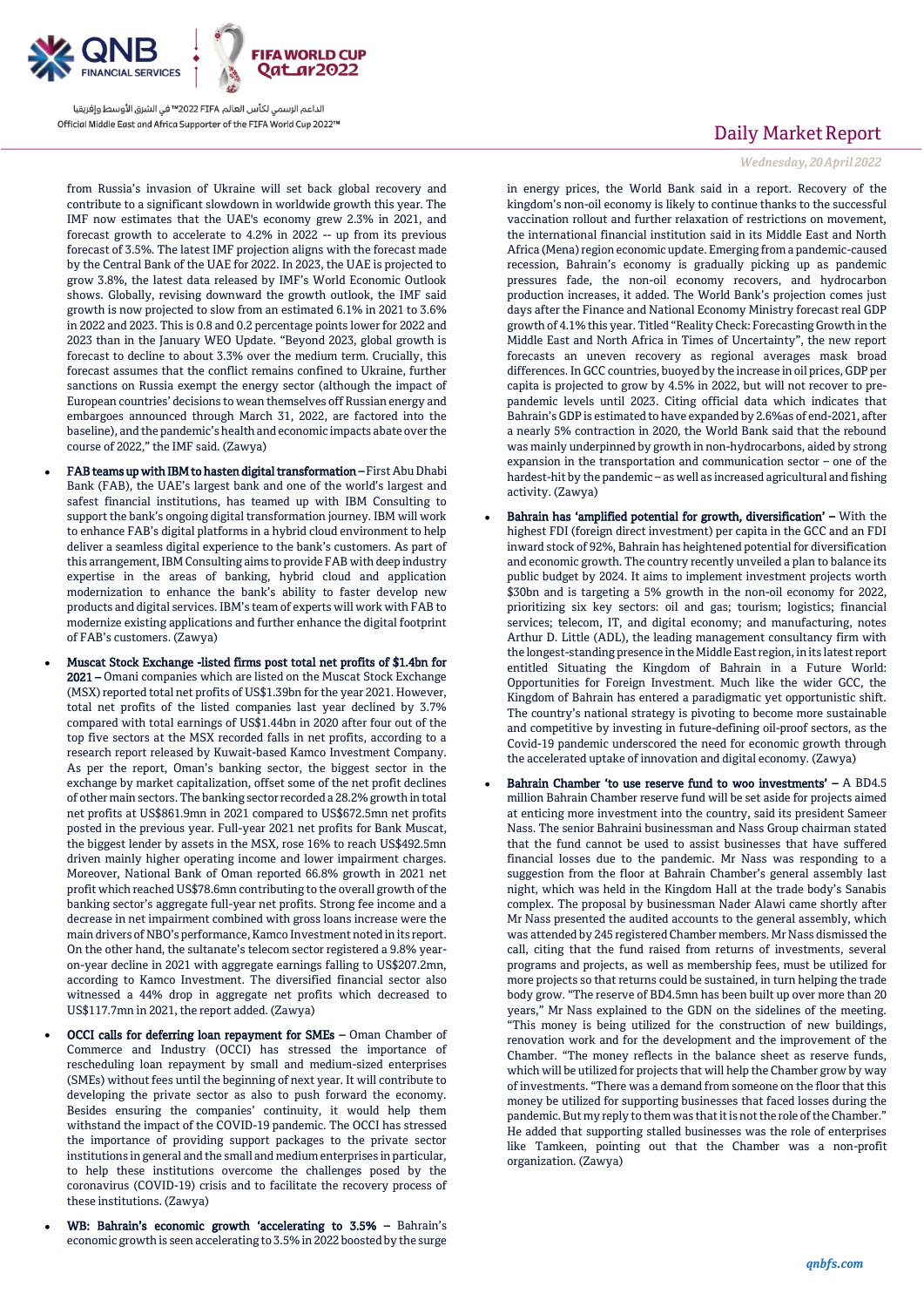

# Daily Market Report

*Wednesday, 20April 2022*

## *Rebased Performance*



## *Daily Index Performance*



| <b>Asset/Currency Performance</b>    | Close ( \$) | 1D%   | WTD%  | YTD%  |
|--------------------------------------|-------------|-------|-------|-------|
| Gold/Ounce                           | 1,950.09    | (1.5) | (1.4) | 6.6   |
| Silver/Ounce                         | 25.18       | (2.6) | (1.4) | 8.0   |
| Crude Oil (Brent)/Barrel (FM Future) | 107.25      | (5.2) | (4.0) | 37.9  |
| Crude Oil (WTI)/Barrel (FM Future)   | 102.56      | (5.2) | (4.1) | 36.4  |
| Natural Gas (Henry Hub)/MMBtu        | 7.36        | (1.6) | 6.7   | 101.1 |
| LPG Propane (Arab Gulf)/Ton          | 132.75      | (3.8) | (2.9) | 18.3  |
| LPG Butane (Arab Gulf)/Ton           | 158.85      | 3.3   | 10.6  | 14.1  |
| Euro                                 | 1.08        | 0.1   | (0.2) | (5.1) |
| Yen                                  | 128.91      | 1.5   | 1.9   | 12.0  |
| GBP                                  | 1.30        | (0.2) | (0.5) | (3.9) |
| CHF                                  | 1.05        | (0.8) | (1.0) | (4.2) |
| AUD                                  | 0.74        | 0.3   | (0.3) | 1.5   |
| <b>USD Index</b>                     | 100.96      | 0.2   | 0.5   | 5.5   |
| <b>RUB</b>                           | 118.69      | 0.0   | 0.0   | 58.9  |
| <b>BRL</b>                           | 0.21        | (0.3) | 0.8   | 19.4  |

## *Source: Bloomberg*

| <b>Global Indices Performance</b> | Close       | 1D%*  | WTD%* | YTD%*  |
|-----------------------------------|-------------|-------|-------|--------|
| <b>MSCI</b> World Index           | 2,984.70    | 1.0   | 0.8   | (7.6)  |
| DJ Industrial                     | 34,911.20   | 1.5   | 1.3   | (3.9)  |
| <b>S&amp;P 500</b>                | 4,462.21    | 1.6   | 1.6   | (6.4)  |
| NASDAQ 100                        | 13,619.66   | 2.2   | 2.0   | (12.9) |
| STOXX 600                         | 456.28      | (1.0) | (1.0) | (11.3) |
| <b>DAX</b>                        | 14,153.46   | (0.3) | (0.3) | (15.0) |
| <b>FTSE 100</b>                   | 7,601.28    | (0.6) | (0.6) | (1.1)  |
| <b>CAC 40</b>                     | 6,534.79    | (1.0) | (1.0) | (13.4) |
| Nikkei                            | 26,985.09   | (0.7) | (2.2) | (16.2) |
| <b>MSCI EM</b>                    | 1,096.00    | (1.0) | (1.5) | (11.0) |
| <b>SHANGHAI SE Composite</b>      | 3,194.03    | (0.5) | (0.9) | (12.8) |
| <b>HANG SENG</b>                  | 21,027.76   | (2.3) | (2.3) | (10.6) |
| <b>BSE SENSEX</b>                 | 56,463.15   | (1.4) | (3.6) | (5.5)  |
| Bovespa                           | 1,15,056.66 | (0.6) | (0.1) | 30.6   |
| <b>RTS</b>                        | 931.86      | 0.6   | (2.5) | (41.6) |

*Source: Bloomberg (\*\$ adjusted returns)*